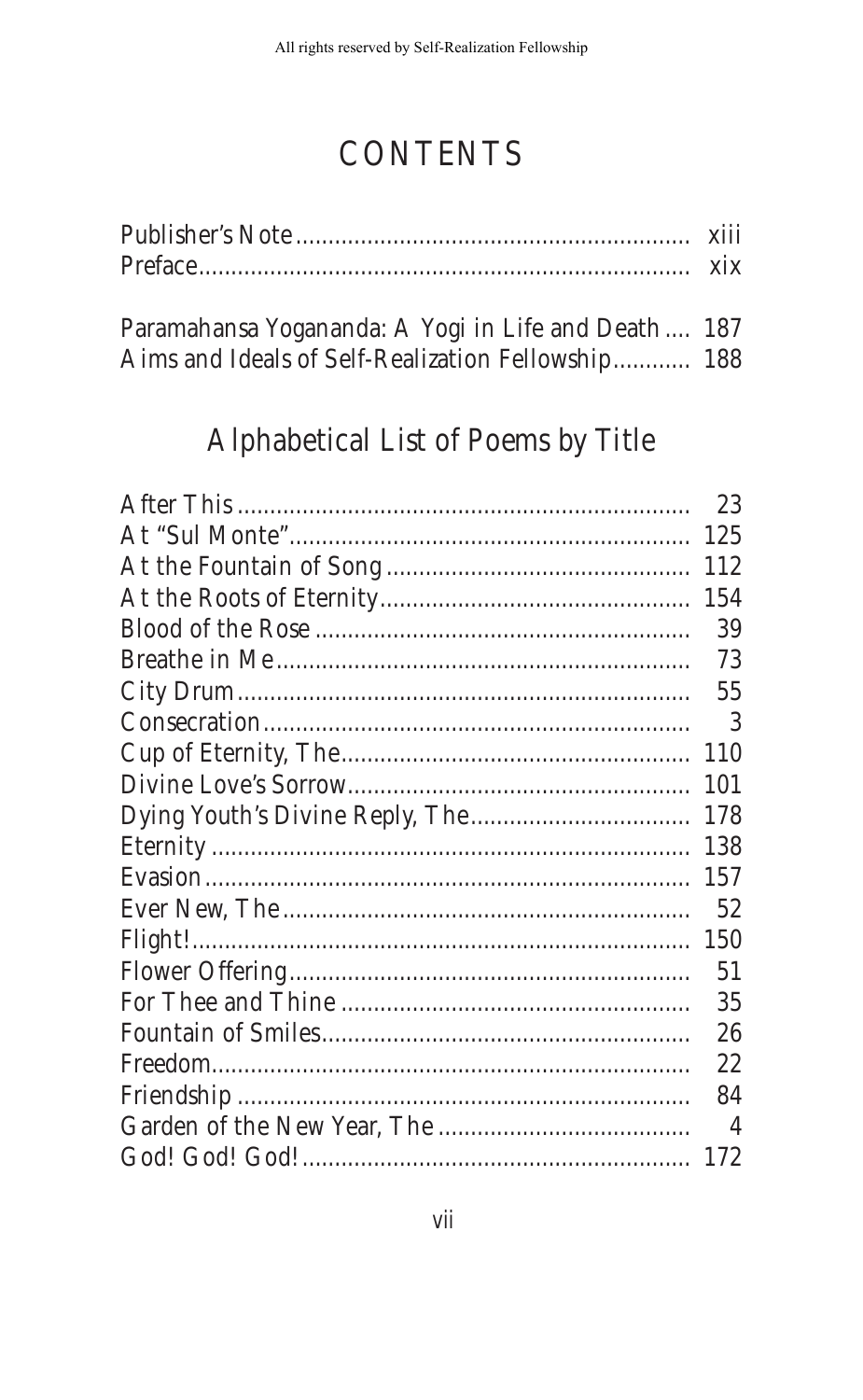|                                   | 174 |
|-----------------------------------|-----|
| Grand Canyon of the Colorado, The | 143 |
|                                   | 107 |
|                                   | 139 |
|                                   | 144 |
|                                   | 29  |
|                                   | 89  |
|                                   | 159 |
|                                   | 163 |
|                                   | 99  |
|                                   | 17  |
|                                   | 151 |
|                                   | 66  |
|                                   | 48  |
|                                   | 145 |
|                                   | 134 |
|                                   | 132 |
|                                   | 78  |
|                                   | 80  |
|                                   | 41  |
|                                   | 158 |
|                                   | 77  |
|                                   | 156 |
|                                   | 130 |
|                                   | 69  |
|                                   | 168 |
|                                   | 87  |
|                                   | 102 |
|                                   | 167 |
|                                   | 162 |
|                                   | 5   |
|                                   | 146 |
|                                   | 121 |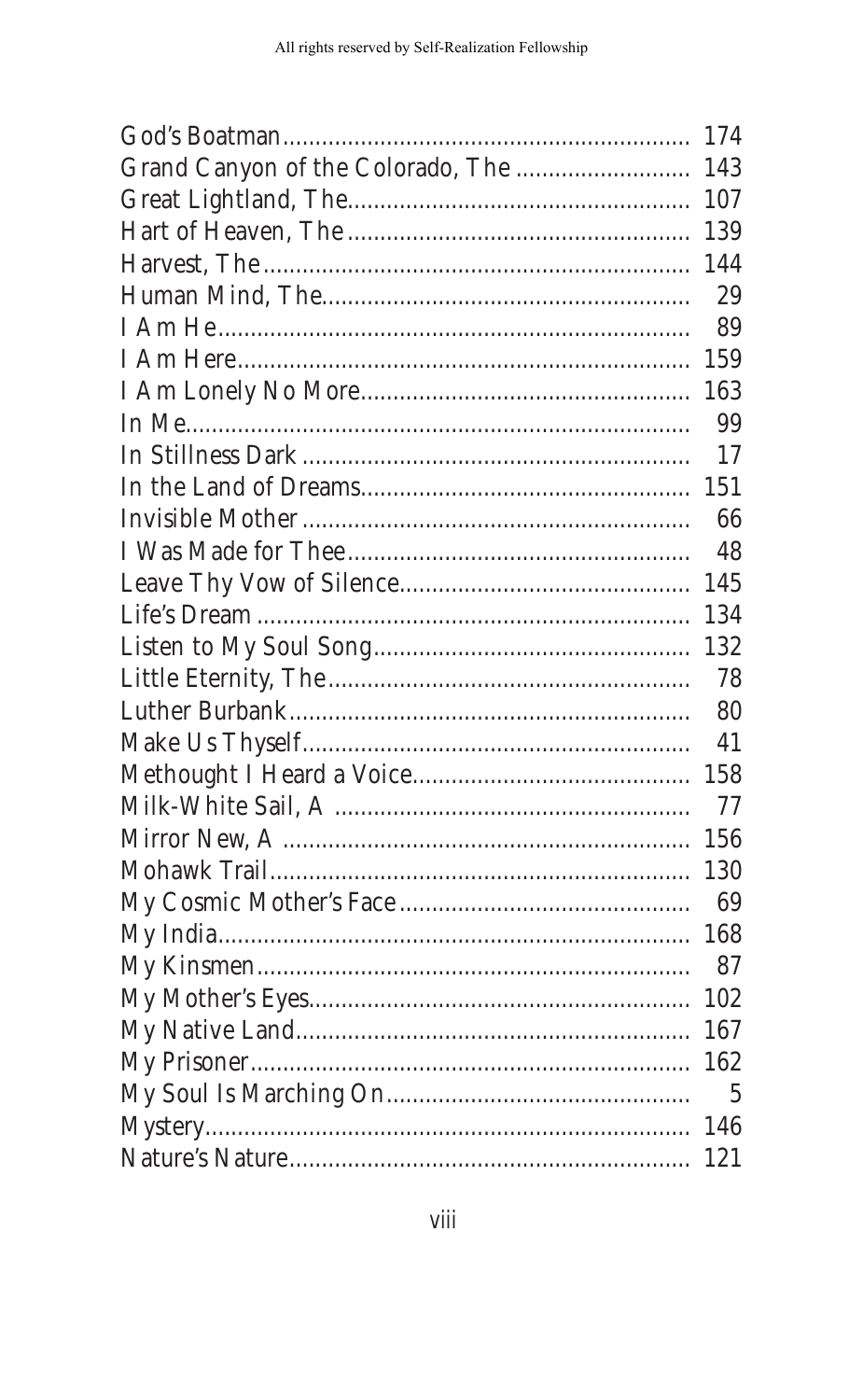|                                         | 19  |
|-----------------------------------------|-----|
|                                         | 148 |
|                                         | 118 |
| On Coming to the New-Old Land - America | 62  |
|                                         | 67  |
|                                         | 13  |
|                                         | 31  |
|                                         | 114 |
|                                         | 38  |
|                                         | 120 |
|                                         | 95  |
|                                         | 56  |
|                                         | 10  |
|                                         | 12  |
|                                         | 18  |
|                                         | 164 |
|                                         | 155 |
|                                         | 74  |
|                                         | 79  |
|                                         | 49  |
|                                         | 165 |
|                                         | 46  |
|                                         | 106 |
|                                         | 34  |
|                                         | 137 |
|                                         | 44  |
|                                         | 108 |
|                                         | 136 |
|                                         | 37  |
|                                         | 128 |
|                                         | 100 |
|                                         | 91  |
|                                         | 68  |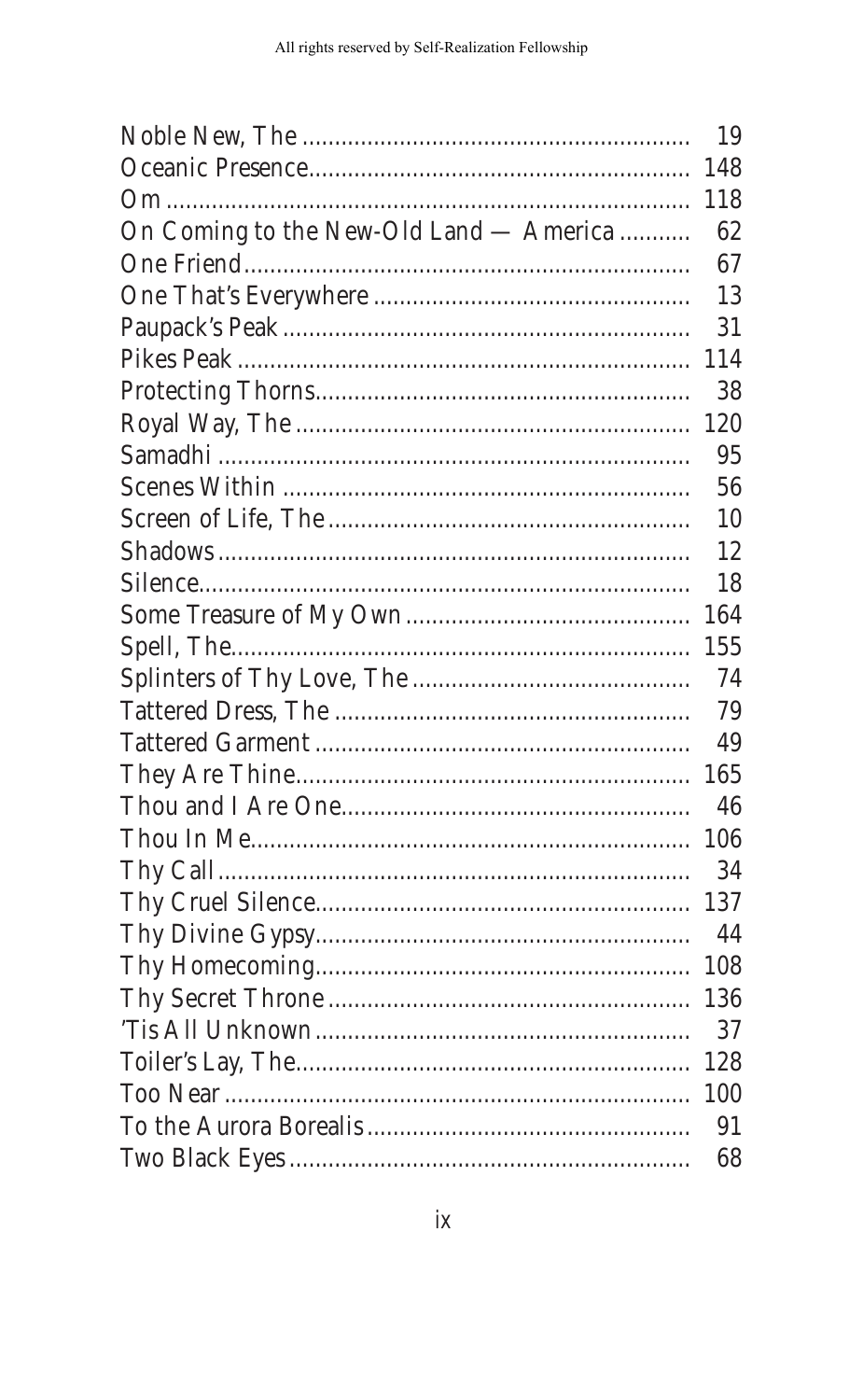| 40  |
|-----|
| 9   |
| 59  |
| 20  |
| 75  |
| 50  |
| 176 |
| 166 |
| 184 |
| 6   |
| 15  |
| 131 |
|     |
| 63  |
|     |

## Photographs Associated With the Life of Paramahansa Yogananda

|                                                   | 24  |
|---------------------------------------------------|-----|
| Paramahansa Yogananda, New York, 1926             | 43  |
| Self-Realization Fellowship Hermitage, Encinitas, |     |
|                                                   | 64  |
| Paramahansa Yogananda with Luther Burbank,        |     |
|                                                   | 80  |
| Gyana Prabha Ghosh, Paramahansa Yogananda's       |     |
|                                                   | 102 |
| Paramahansa Yogananda with Amelita Galli-         |     |
| Curci and Homer Samuels, at "Sul Monte,"          |     |
|                                                   | 126 |
| International headquarters of SRF/YSS, atop       |     |
|                                                   | 134 |
| Paramahansa Yogananda, Lake Chapala, Mexico,      |     |
|                                                   | 174 |
| "The Last Smile": Paramahansa Yogananda, an       |     |
| hour before he consciously left his body, March   |     |
|                                                   | 185 |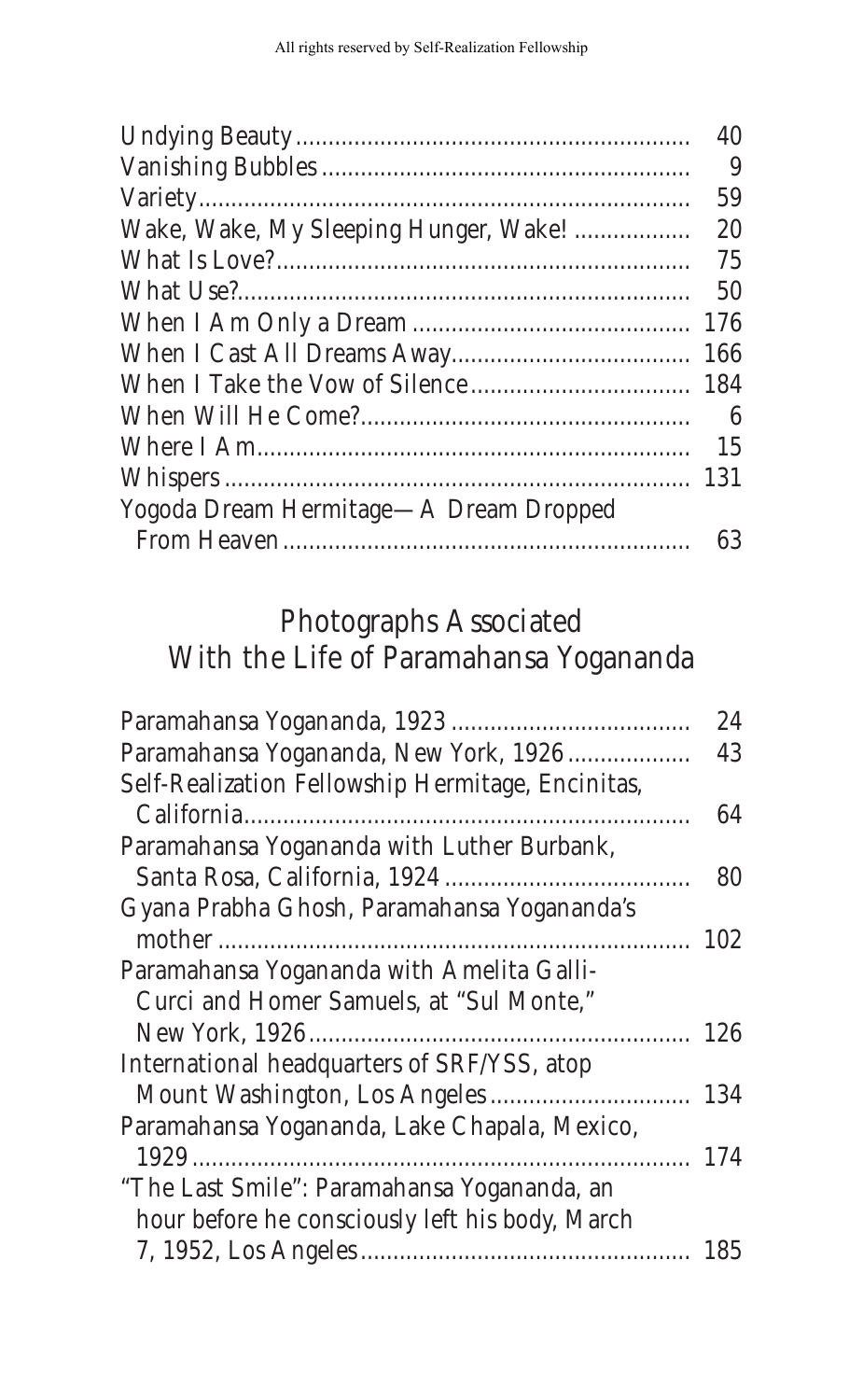#### **CONSECRATION**

At Thy feet I come to shower All my full heart's rhyming flower: Of Thy breath born, By Thy love grown, Through my lonely seeking found, By hands Thou gavest plucked and bound.

For Thee, the sheaves Within these leaves: The choicest flowers Of my life's season, With petals soulful spread, Their humble perfume shed.

Hands folded, I come now to give What's Thine. Receive!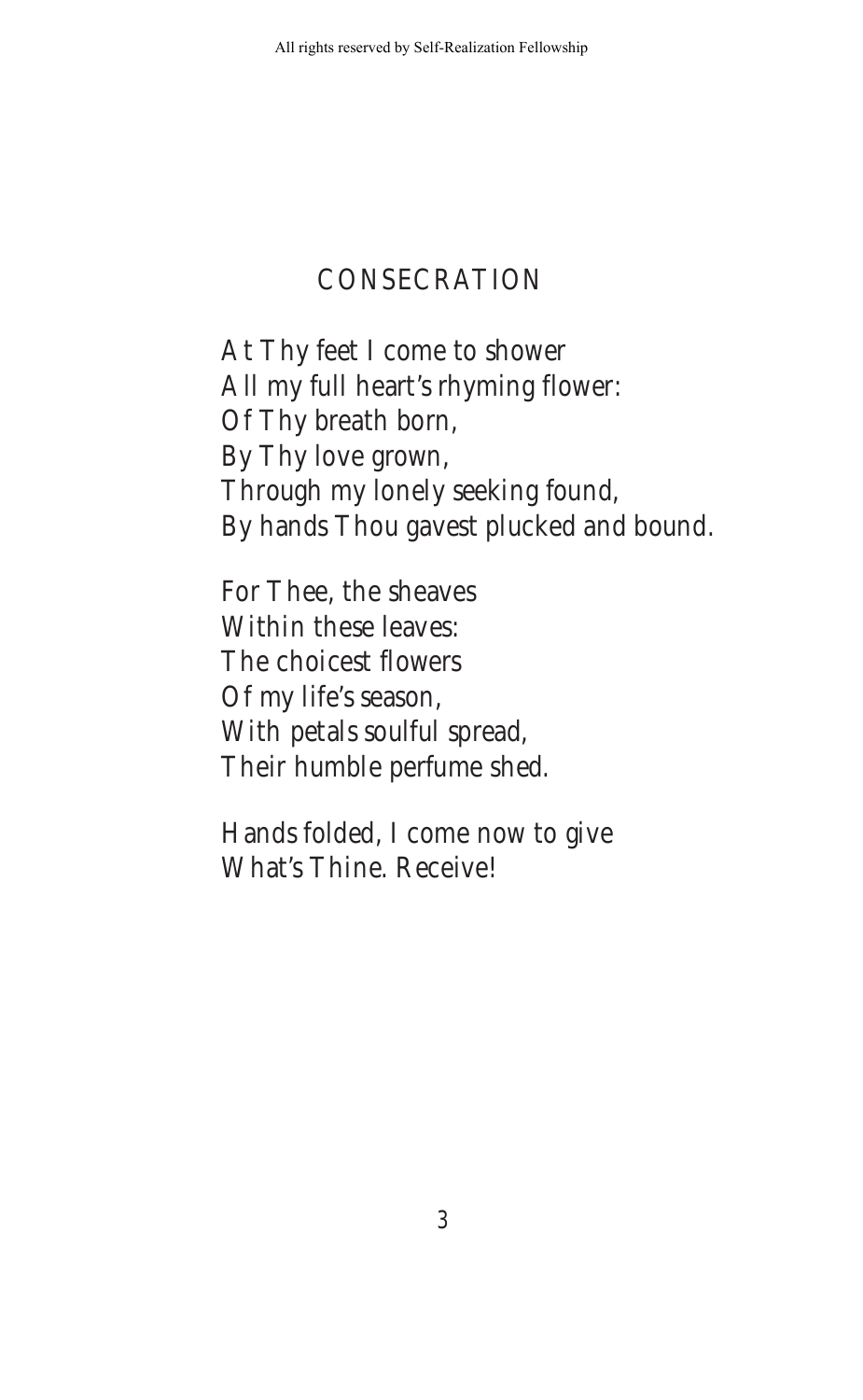#### THE GARDEN OF THE NEW YEAR

The echoes of last year, its sorrow and laughter, Have died away.

The song-voice of the New Year—encouraging, hope-imparting-

Is chanting:

"Refashion life ideally!"

Abandon the weeds of old worries. From the forsaken garden of the past Garner only seeds of joys and achievements, Hopes, good actions and thoughts, all noble desires.

Sow in the fresh soil of each new day Those valiant seeds; water and tend them Until your life is fragrant With rare flowering qualities.

The New Year whispers: "Awaken your habit-dulled spirit To zestful new effort. Rest not till th' eternal freedom is won And ever-pursuing karma outwitted!"

With joy-enlivened, unendingly united mind Let us all dance forward, hand in hand, To reach the Halcyon Home Whence we shall wander no more.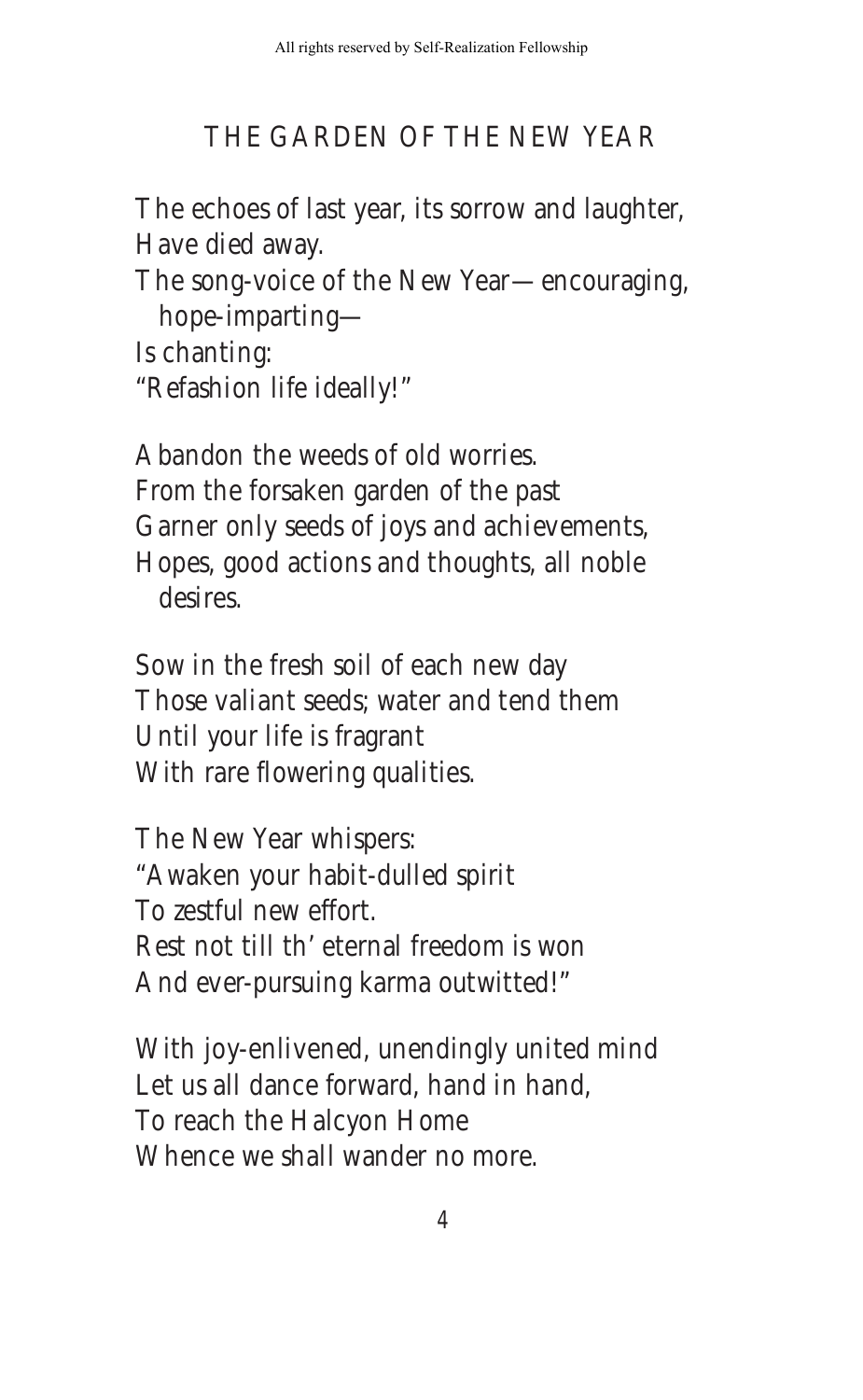#### MY SOUL IS MARCHING ON

*Never be discouraged by this motion picture of life. Salvation is for all. Just remember that no matter what happens to you, still your soul is marching on. No matter where you go, your wandering footsteps will lead you back to God. There is no other way to go.*

The shining stars are sunk in darkness deep, The weary sun is dead at night, The moon's soft smile doth fade anon; But still my soul is marching on!

The grinding wheel of time hath crushed Full many a life of moon and star, And many a brightly smiling morn; But still my soul is marching on!

The flowers bloomed, then hid in gloom, The bounty of the trees did cease; Colossal men have come and gone, But still my soul is marching on!

The aeons one by one are flying, My arrows one by one are gone; Dimly, slowly, life is fading, But still my soul is marching on!

Darkness, death, and failures vied; To block my path they fiercely tried. My fight with jealous Nature's strong, But still my soul is marching on!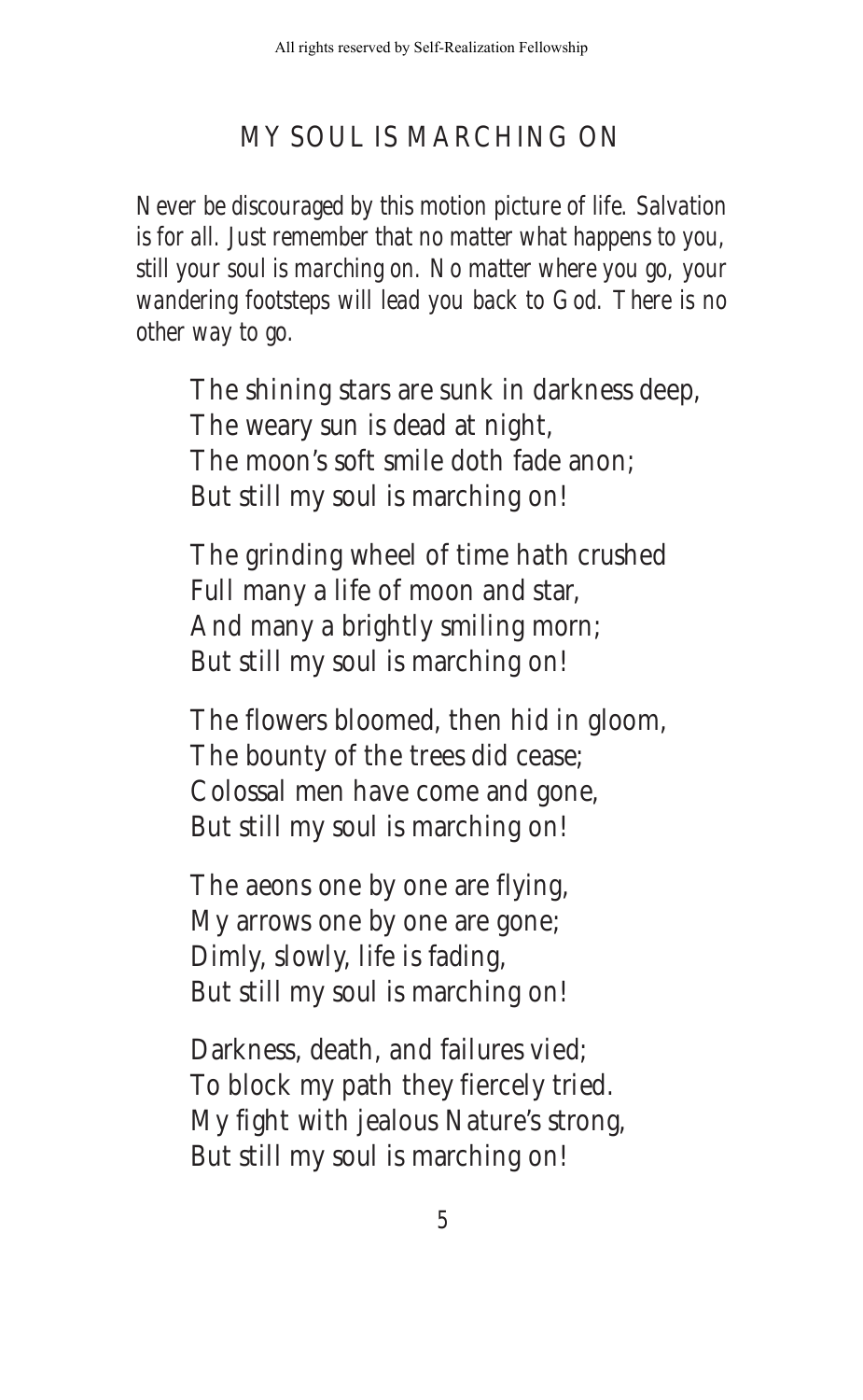### WHEN WILL HE COME?

When every heart's desire pales Before the brilliancy of the ever-leaping flames of God-love, Then He will come.

When, in expectation of His coming, You are ever ready To fearlessly, grieflessly, joyously Burn the faggots of all desires In the fireplace of life, That you may protect Him from your freezing inner indifference, Then He will come.

When no inclinations or unfulfilled cravings Can be sure of your stability toward them; When He shall be certain you will never leave the guru,

Then He will come.

No matter how you feel — helpless, forsaken, Tortured by temptation, karma, or tests — If you ever keep hoping He will come, He will come.

When your mind says piercingly, "You can't have Him, you don't deserve